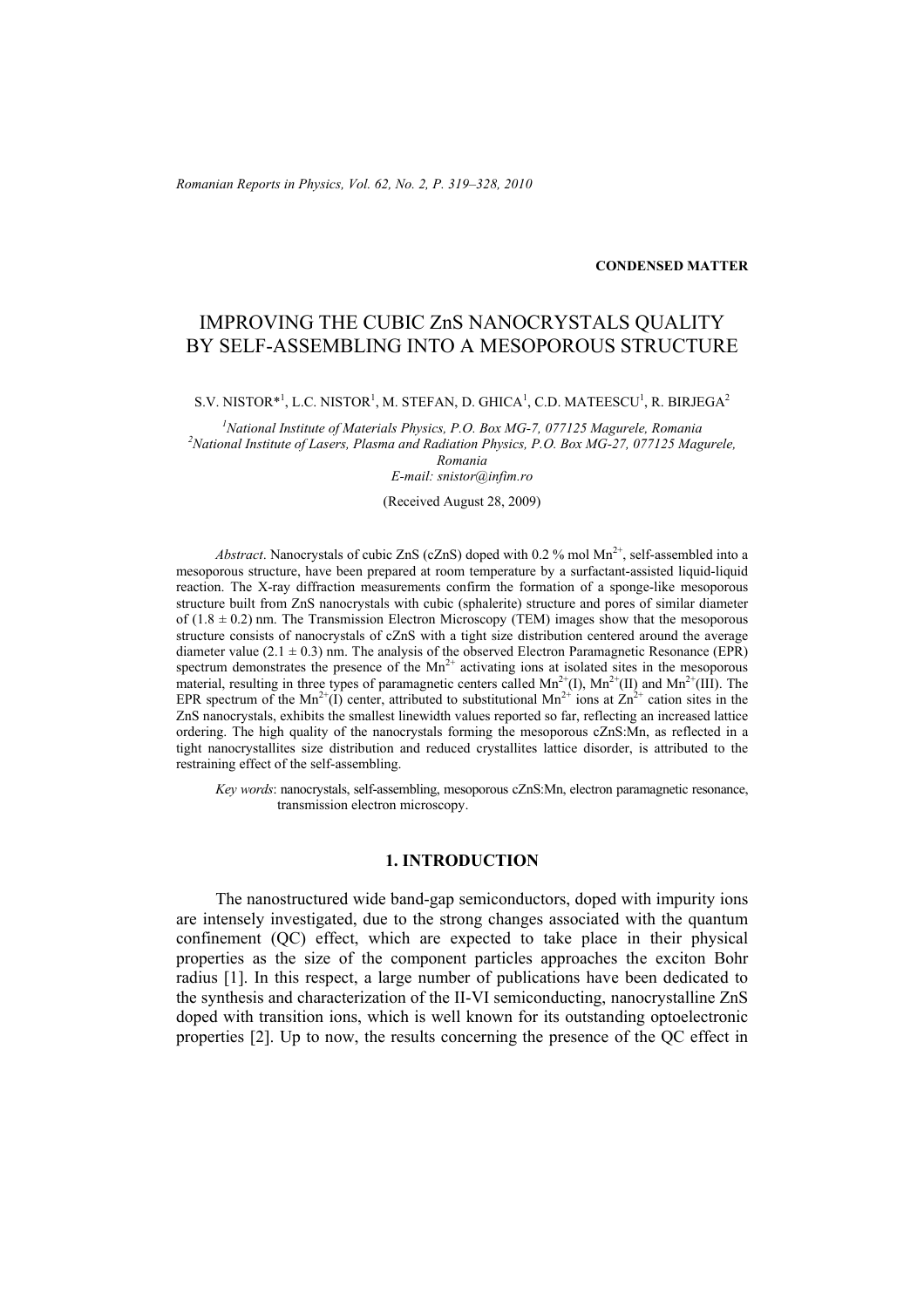the optical properties of the most investigated  $Mn^{2+}$  doped nanocrystalline ZnS with cubic structure (cZnS:Mn), usually synthesized at low temperatures  $(T < 350^{\circ}$ C) from liquid solution, are contradictory, some authors attributing the observed changes to surface localization of the impurity ions and/or the effect of the additive which coats the nanocrystals [3]. In what concerns the localization of the  $Mn^{2+}$  activating ions in the nanocrystalline ZnS, the pertinent information is inferred mainly from Electron Paramagnetic Resonance (EPR) spectroscopy investigations. The results reported so far [4–7] exhibit a large spread in the spin Hamiltonian (SH) parameter values containing the essential information for determining the localization of the activating paramagnetic ions. Thus, it is difficult to decide if the various reported sets of SH parameters correspond to  $Mn^{2+}$  ions localized at sites with different local structure / coordination, or are just reflecting some large margins of errors while corresponding in fact to the same centers. The large variation in the reported SH parameters is largely related to the broad EPR spectrum component lines associated with the lower degree of crystallinity characteristic for nanocrystalline semiconductors [8]. It is therefore essential to be able to investigate nanocrystalline cZnS (and other II–VI semiconductor nanocrystals) with an improved lattice quality and a narrow size distribution, with narrower spectrum lines, which in turn would lead to the determination of more accurate spectrum parameter values, resulting in an improved understanding of the localization of the  $Mn^{2+}$  ions in the investigated material.

Compared to simple aggregates of nanocrystals, the self-assembled mesoporous nanostructures exhibit a larger surface area, higher chemical activity and a better stability [9, 10]. One would also expect the self-assembling to have a restraining effect on crystallites growth, resulting in a narrower size distribution of the nanocrystals and a better quality (crystallinity) of their lattice. Indeed, as will be shown here from microstructural and EPR investigations, high quality cZnS:Mn nanocrystals are obtained by a surfactant-assisted liquid-liquid synthesis reaction of ZnS doped with  $Mn^{2+}$  ions, resulting in a self-assembled mesoporous nanomaterial, with a narrow range of nanocrystal sizes, similar in structure to the pure, mesoporous ZnS [10]. Moreover, as expected, the restraining/ordering effect of self-assembling yields a better resolved Electron Paramagnetic Resonance (EPR) spectrum, which helps in the clear identification of three types of isolated  $Mn^{2+}$ centers, called  $Mn^{2+}(I)$ ,  $Mn^{2+}(II)$  and  $Mn^{2+}(III)$ , the first consisting of paramagnetic impurity ions localized in the cZnS:Mn nanocrystals, while the other two centers being surface centers.

### **2. EXPERIMENTAL**

The mesoporous cZnS:Mn was synthesized by precipitation in a surfactantassisted liquid-liquid reaction, at room temperature, by a procedure similar to the one previously employed in the case of undoped mesoporous cZnS [10].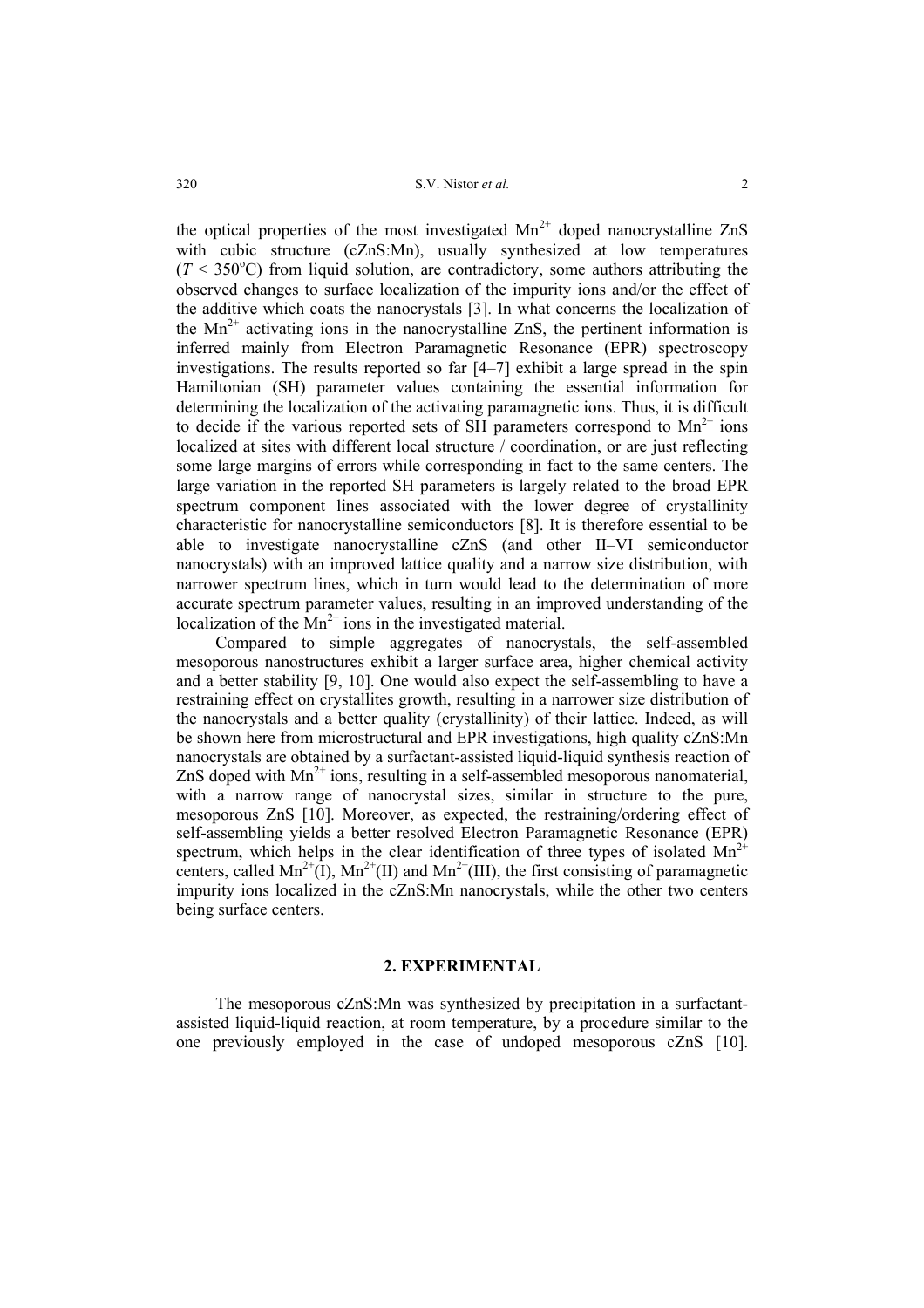In the present case, the preparation procedure started by adding 0.2 % mol manganese acetate  $[Mn(CH_3-COO)_2.4H_2O]$  to the solution of zinc acetate  $[Zn(CH_3COO)_2\cdot 2H_2O]$ . The resulting solution was further mixed for another 15 minutes and afterwards co-precipitated with sodium sulphide  $[Na_2S\cdot 9H_2O]$ , in the presence of the Tween 20 (polyoxyethylene sorbitan monolaurate) surfactant. In the post synthesis steps the precipitate was filtered, washed with bi-distilled water and methanol and dried at 50 °C for 24 hours. The structure of the resulting white crystalline powder was investigated by X-ray diffraction (XRD) and Transmission Electron Microscopy (TEM).

The XRD patterns were recorded on a computer-controlled DRON DART UM2 diffractometer equipped with a graphite monochromatized Cu anode. The spectra were collected both in the low angle  $(1.5^{\circ} < 2\theta < 10^{\circ})$  and in the wide angle  $(5^{\circ}/10^{\circ} < 2\theta < 70^{\circ})$  regions.

The specimens for TEM observations were prepared by crushing the mesoporous cZnS:Mn samples, dispersing the resulting powder in ethanol and dropping it on holey carbon grids. TEM images were obtained with a JEOL 200 CX electron microscope, operating at 200 kV. The images were digitally recorded with the aid of a Keen View CCD camera.

The X (9.8 GHz)-band EPR measurements were performed at room temperature (RT) on a Varian E-line spectrometer upgraded with a Bruker digital EMX-plus console connected to a high sensitivity digital Premium X microwave bridge and cylindrical cavity. The magnet was powered by a Hall controlled ultra stable power supply specially built for the V7000 series 12" electromagnet. The microwave frequency and the magnetic field were measured with an accuracy of  $10^{-6}$  by the frequency counter built in the microwave bridge and the NMR Teslameter (model ER 036TM), respectively. The upgraded spectrometer exhibits a minimum absolute sensitivity of  $2.5 \times 10^9$  spins/0.1mT, as determined with the weak pitch. The magnetic field at the sample has been calibrated with reference to DPPH and a polycrystalline (CVD grown) diamond sample containing paramagnetic N<sup>0</sup> centers, which exhibit a central narrow EPR line at  $g = 2.0024$ [11]. The magnetic field calibration was also tested by setting the magnetic field at a fixed value and determining with the NMR teslameter the magnetic field gradient between its normal position, during the EPR measurements, next to the microwave cavity, and at the sample place, in the magnet center. The two magnetic field calibration tests were found to agree within 0.01 mT. The determination of the spin Hamiltonian parameters has been performed with the computer program EPR-NMR v. 6.4 (Department of Chemistry, University of Saskatchewan, Canada).

The mesoporous ZnS:Mn samples, in the form of a large grained white powder, were put into standard EPR sample tubes of 4 mm o.d. with one end closed, made from pure silica and tightly sealed with plastic caps. The samples were submitted to thermal treatments, for which the plastic cap was removed and the sample tube containing the mesoporous cZnS:Mn was inserted into a universal oven, electronically set at the required temperature within  $\pm$  0.5 °C accuracy.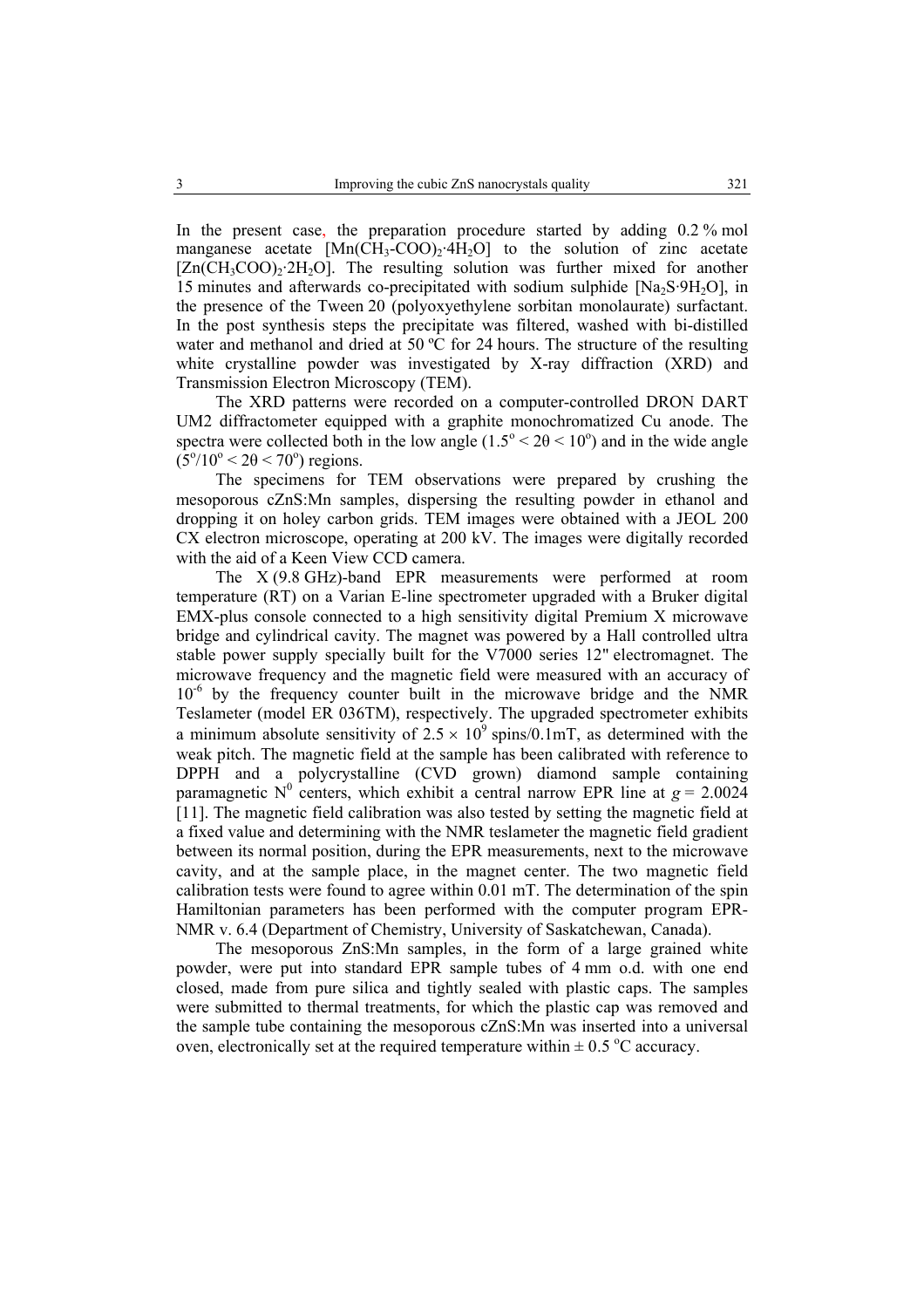#### **3. RESULTS**

#### 3.1. STRUCTURAL CHARACTERIZATION OF THE MESOPOROUS cZnS:Mn

The observed XRD pattern (Fig. 1) of the mesoporous cZnS:Mn nanomaterial exhibits similar features as in the case of pure mesoporous cZnS [10]. At small angles it exhibits a single peak, which is indicative of a sponge-like material with a narrow pore size distribution, but with an irregular arrangement of the pores, a so called worm hole or sponge-like material. As shown in the case of pure mesoporous cZnS [10], the peak at low angles is observed only in the last stage of drying, when the self-assembling of the nanocrystals into a mesoporous structure seems to take place.

At wide angles the XRD pattern exhibits (Fig.  $1 -$  inset) the three broad Miller indexed peaks (111), (220) and (311) of the cubic ZnS structure (JCPDS file no. 05-0566), with the corresponding lattice parameter value of 0.5385 nm. Based on the Scherrer's formula [12], a mean crystallite size of  $(1.8 \pm 0.2)$  nm was determined from the width of the three peaks. Moreover, considering the resulting d-Bragg correlation distance of  $3.6 \pm 0.3$  nm between the centers of two adjacent pores, as determined from the low angle peak, and assuming the pore walls thickness to be determined by the crystallites size, the pore size mean value of  $1.8 \pm 0.3$  nm was obtained.



Fig. 1 – The XRD diffractogram of the mesoporous cZnS:Mn sample doped with 0.2 % mol Mn<sup>2+</sup> in the low angle region. Inset: the wide-angle XRD diffractogram.

The microstructural and morphology investigations of the dried mesoporous cZnS:Mn nanomaterial, performed by conventional – (TEM) – confirm the XRD observations. A characteristic TEM image (Fig. 2a) reveals the mesoporous structure of the specimen with a sponge-like morphology, as previously observed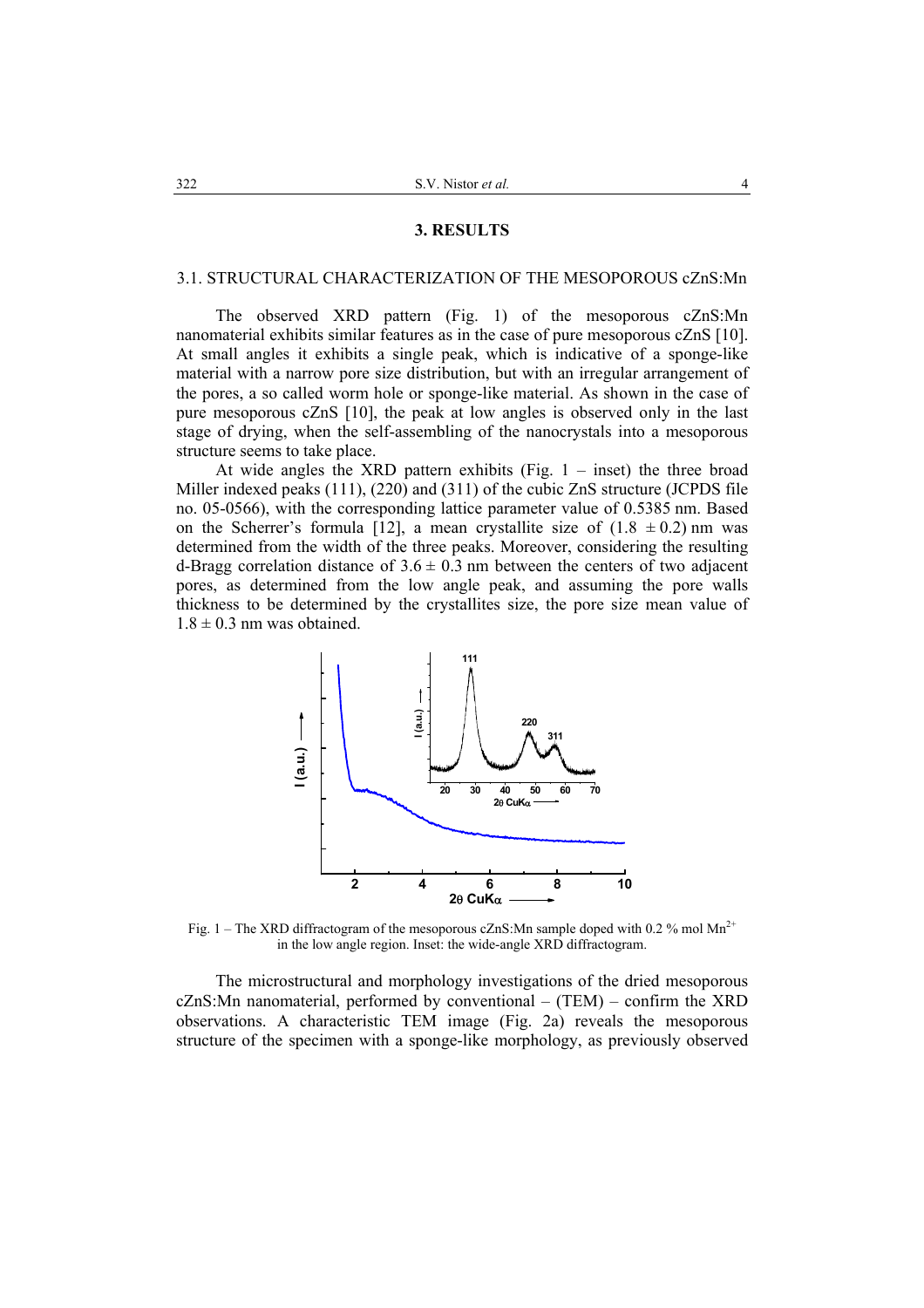in pure mesoporous cZnS samples [10]. The pore walls are constituted from crosslinked nm-sized cZnS:Mn crystallites of rather uniform round shapes. The corresponding electron diffraction pattern (Fig. 2b) consists of broad rings, characteristic for a very fine grained material. The diffraction rings can be indexed based on the cubic ZnS structure.

TEM data were further used to determine the size distribution of the cZnS:Mn nanocrystallites. This has been achieved by examining and comparing several TEM images in which the contrast, essential in observing the limits of the crystallites, has been enhanced with the aid of an image processing software. By measuring the diameter/size of 259 nanocrystallites, the calculated average diameter determined by TEM is  $d = (2.1 \pm 0.3)$  nm, which reasonably agrees with the  $(1.8 \pm 0.2)$  nm value determined from XRD measurements. The rather large estimated experimental error results from the difficulty in determining the size of each nanocrystallite in the agglomerates.



Fig. 2 – a) TEM image revealing the mesoporous morphology of the cZnS:Mn sample. b) The corresponding electron diffraction pattern consisting of broad rings, characteristic for a very fine grained material, which was indexed with the cubic ZnS structure.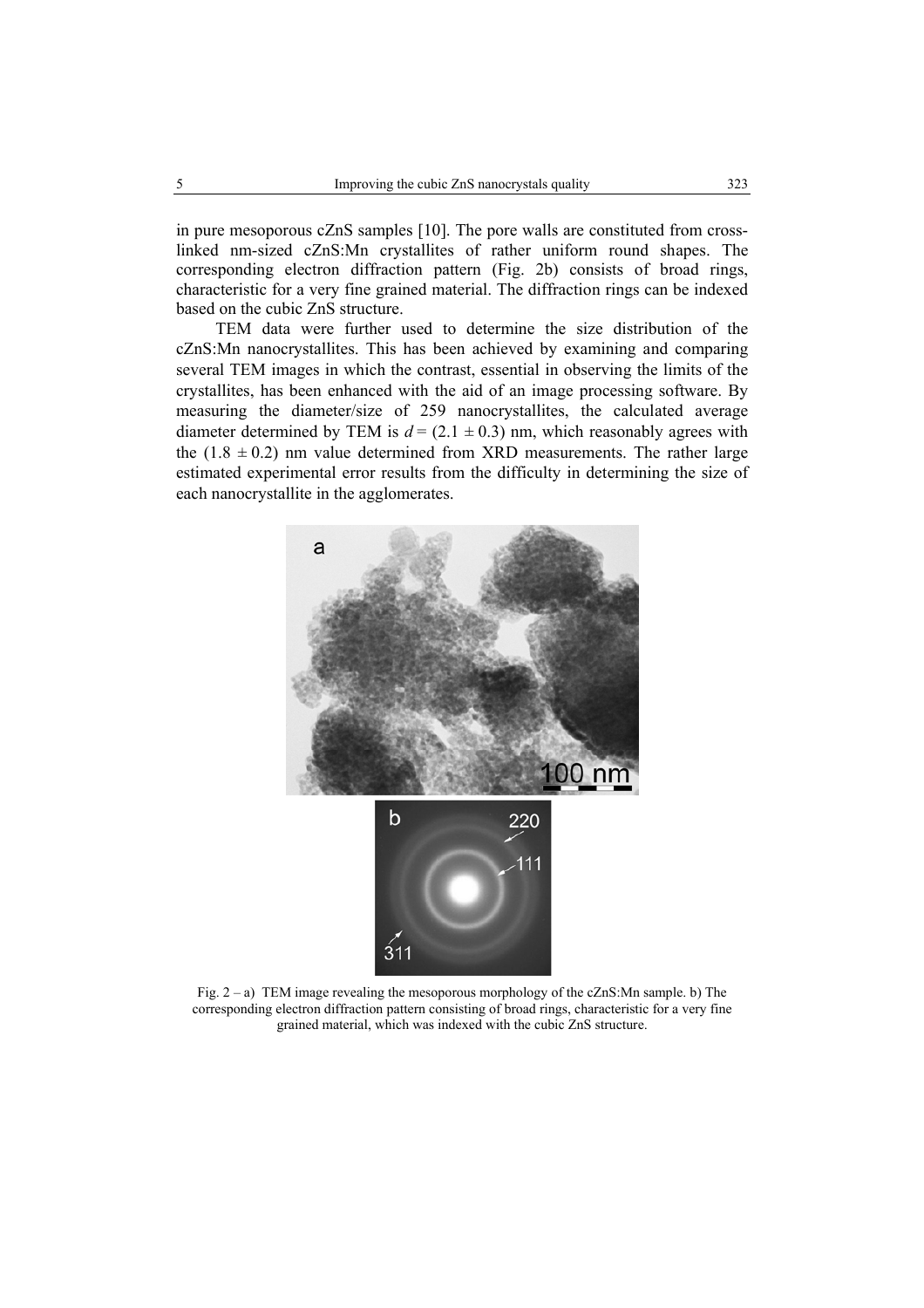#### 3.2. THE EPR INVESTIGATIONS

The EPR spectrum of the as-prepared mesoporous cZnS:Mn (Fig. 3a) exhibits a better resolved pattern compared to similar spectra of nanocrystalline cZnS:Mn powders previously reported in the literature [4–7]. Three sets of six lines, of almost equal intensity, separation and linewidth for each set, can be easily identified in the observed spectrum. Based on the general spectral features [13], as well as on the results of experimental investigations and theoretical evaluations of  $Mn^{2+}$  ions in cubic and lower symmetry crystalline powders [14–16], each set of lines was attributed to the six hyperfine components of the central hyperfine allowed ( $\Delta M_s = 1/2 \leftrightarrow -1/2$ ,  $\Delta M_l = 0$ ) transitions from a distinct isolated Mn<sup>2+</sup> paramagnetic species. The additional set of five pairs of less intense lines observed between the six most intense lines, was attributed to the central forbidden hyperfine transitions ( $\Delta M_s = 1/2 \leftrightarrow -1/2$ ,  $\Delta M_l = \pm 1$ ) of the same center, a well known feature for the  $Mn^{2+}$  ions in crystalline powders [16, 17]. The individual spectrum lines attributed to the so called  $Mn^{2+}(I)$ ,  $Mn^{2+}(II)$  and  $Mn^{2+}(III)$  centers are indicated in Fig. 3 by the corresponding sets of vertical bars.



Fig. 3 – The X (9.8 GHz)-band EPR spectrum at room temperature of an "as prepared" mesoporous cZnS:Mn specimen (a) and after being annealed up to 200  $^{\circ}$ C in air for 15 minutes (b). The transitions from the three identified  $Mn^{2+}$  centers are indicated by vertical lines.

The EPR spectrum of each type of center can be described by the spin Hamiltonian (SH) with usual notations [13]:

$$
H = \mu_B \vec{S} \hat{g} \vec{B} + \vec{S} \hat{A} \vec{I} + \mu_N g_N \vec{B} \vec{I} +
$$
  
+ 
$$
\frac{a}{6} \left[ \left( S_x^4 + S_y^4 + S_z^4 \right) + \frac{1}{5} S \left( S + 1 \right) \left( 3S^2 + 3S - 1 \right) \right] + D \left[ S_z^2 - \frac{1}{3} S \left( S + 1 \right) \right].
$$
 (1)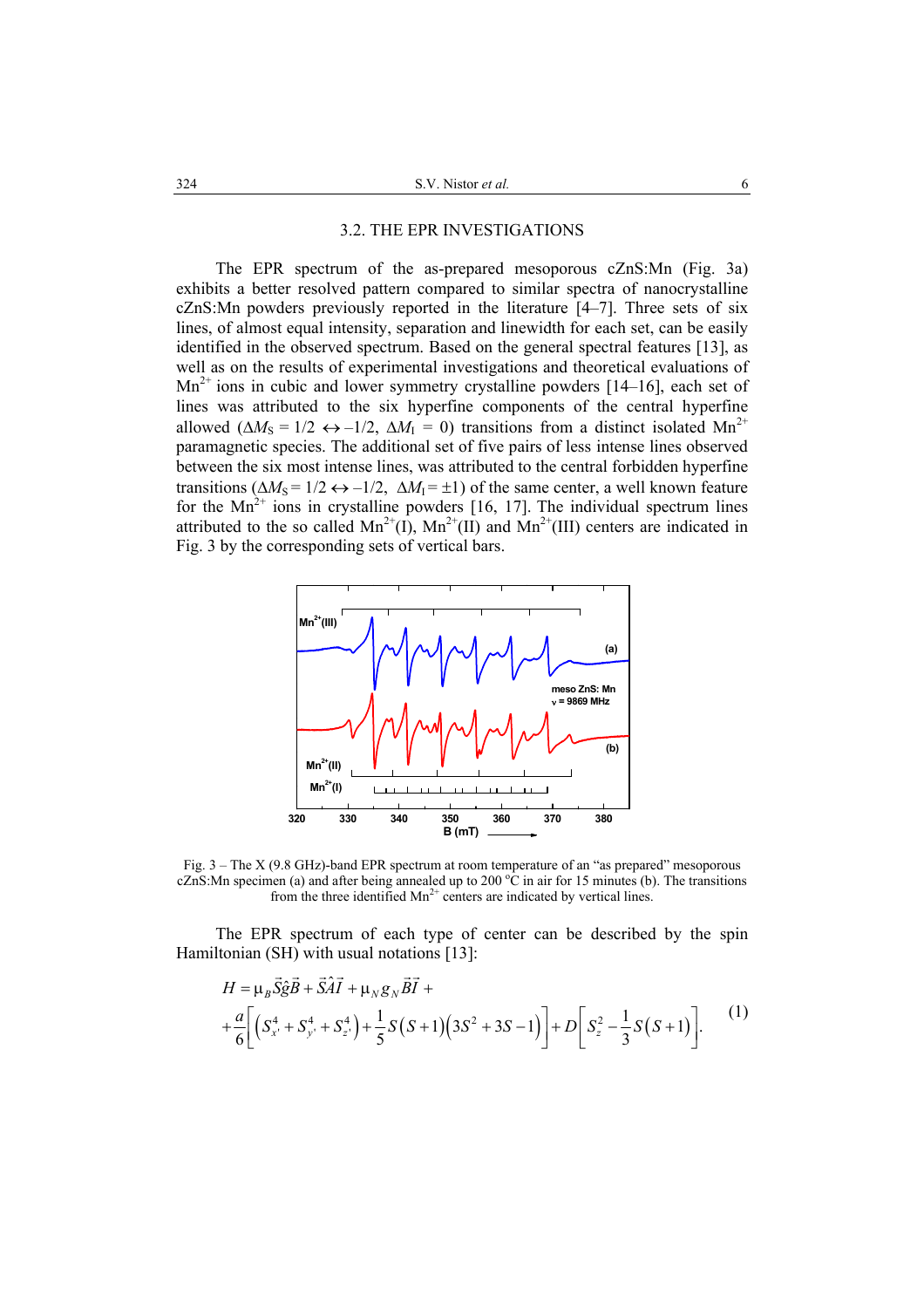The first two terms in (1) describe the interaction of the electron spin  $(S = 5/2)$  with the external magnetic field and the nuclear spin  $(I = 5/2)$  of the <sup>55</sup>Mn (100 % natural abundance) isotope, respectively. The third one corresponds to the nuclear Zeeman interaction of the <sup>55</sup>Mn nucleus. The last two terms are the zero field splitting (ZFS) terms, which describe the interaction of the unpaired electron spin with the cubic and axial components of the local crystal field, respectively. These terms are responsible for the anisotropy of the EPR spectrum of the individual cZnS:Mn crystallites.

The EPR spectrum from  $Mn^{2+}$  ions in an individual cubic ZnS crystallite consists of 30 hyperfine allowed ( $\Delta M_s = \pm 1$ ,  $\Delta M_l = 0$ ) and up to 50 hyperfine forbidden  $(\Delta M_S = \pm 1, \Delta M_I = \pm 1)$  transitions of much smaller intensity. However, in the case of the latter ones, due to line broadening effects, only the central 10 transitions ( $\Delta M_s = 1/2 \leftrightarrow -1/2$ ,  $\Delta M_1 = \pm 1$ ) are visible at high magnifications [17]. In the experimental spectrum, which is the result of the overlap of the EPR spectra of  $Mn^{2+}$  ions from individual nanocrystallites with various orientations in the magnetic field, the strongly anisotropic ( $\Delta M_s = \pm 1/2 \leftrightarrow \pm 3/2$  and  $\pm 3/2 \leftrightarrow \pm 5/2$ ,  $\Delta M_1 = 0$ ,  $\pm 1$ ) allowed and forbidden transitions are smeared out by the spatial averaging combined with the strong line broadening effect due to the crystal field fluctuations related to the higher lattice disorder in the nanocrystalline material. Thus, only the 6 intense lines corresponding to the isotropic central hyperfine allowed transitions and the less intense 10 hyperfine forbidden transitions lying in pairs between the former ones are visible. This situation happens in the case of the  $Mn^{2+}(I)$  centers. Due to the larger linewidth and smaller intensity, it is not possible to distinguish the hyperfine forbidden transitions in the case of the overlapping spectra of the  $Mn^{2+}(II)$  and  $Mn^{2+}(III)$  centers.

As shown by analytical perturbation calculations [14, 18, 19], both ZFS terms in (1), characterized by the parameters  $D$  and  $a$ , have a negligible third order effect on the line positions of the central allowed transitions. Therefore, it is possible to determine from fitting the central allowed transition fields only the *g* and *A* parameters of the three centers. The resulting values are presented in Table 1 in comparison with early reported data. The same analytical calculations [14, 18, 19] have shown that the positions of the central forbidden transitions are influenced in the second order by the axial ZFS term. Therefore, in the case of the  $Mn^{2+}(I)$ centers it was possible to determine the *D* parameter, which is the largest of the two ZFS parameters, by fitting both central allowed and forbidden transition fields. Because the *g* and *A* values of this center were found to be very close to those reported in the case of substitutional  $Mn^{2+}$  ions in cubic ZnS single crystals [17], we took in our calculations the single crystal value of the cubic ZFS parameter  $a = 7.987 \times 10^{-4}$  cm<sup>-1</sup>.

The resulting SH parameter values and the experimental peak to peak derivative linewidth ∆*B* are presented in Table 1 in comparison with the previously reported data (where available). They offer the basis for identifying the localization of the Mn<sup>2+</sup> ions in the nanocrystalline cZnS:Mn. In the case of the Mn<sup>2+</sup>(I) center,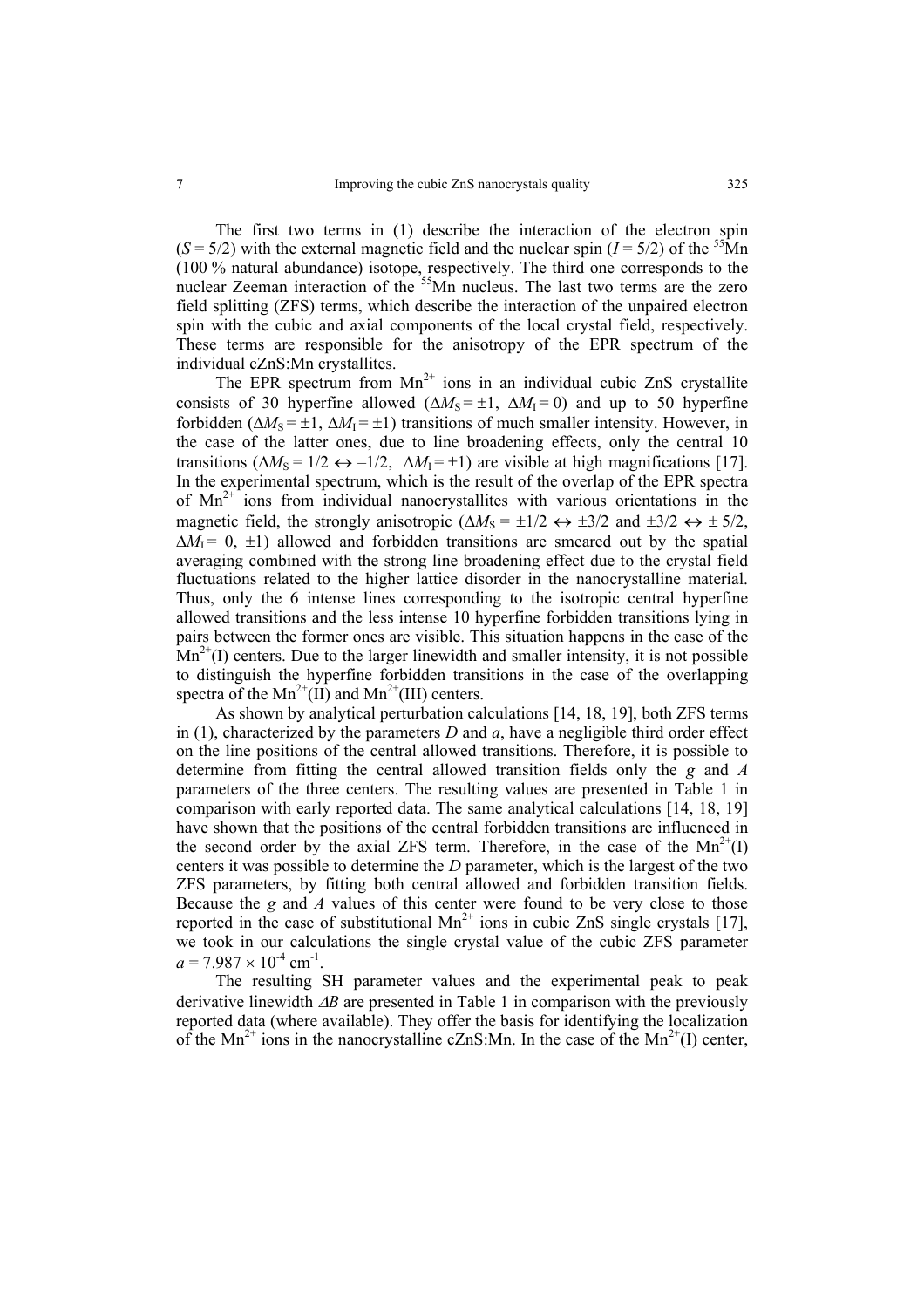the similar values of the *g* and *A* parameters with the corresponding highly accurate values recently reported in cubic ZnS single crystals [17], lead to the conclusion that the  $Mn^{2+}(I)$  centers, representing about 25% of the isolated  $Mn^{2+}$  ions contained in the mesoporous cZnS:Mn, consist of Mn<sup>2+</sup> ions at substitutional Zn<sup>2+</sup> sites, which in the unperturbed ZnS crystal lattice exhibit a local  $T_d$  symmetry. However, the presence of an additional small local axial crystal field distortion at the Mn<sup>2+</sup> ions, characterized by the  $|D| = 45 \times 10^{-4}$  cm<sup>-1</sup> value, which had to be considered in order to explain the observed line positions, strongly suggests the presence of a local distortion. The presence of a local axial crystal field component is also supported by the rather large increase in the ratio of the central forbidden to allowed transitions, between 0.04 and 0.15 as compared to the average value of 10- <sup>3</sup> in the case of cubic ZnS single crystals [17]. Such increase in the intensity of the central forbidden transitions has been previously observed in  $Mn^{2+}$  doped molecular sieves and polycrystals and explained by the presence of local noncubic crystal field components [13–15]. The source of the local non-cubic crystal field components, which can be due either to local lattice distortions related with the presence of a neighboring impurity or to a lattice defect, remains to be investigated.

#### *Table 1*

The spin Hamiltonian (SH) parameters, determined in the present work by transition fields fitting, and the peak to peak EPR linewidth values  $\Delta B$  (in mT) of the Mn<sup>2+</sup> centers in mesoporous cZnS:Mn, compared with previously reported values in cubic ZnS single crystals and nanocrystals. The *D* and *A* parameters are given in  $[10^{-4}$  cm<sup>-1</sup>] units

| Center/host               | g                       | $\boldsymbol{A}$         | $\vert D \vert$ | $\Delta B$   | References |
|---------------------------|-------------------------|--------------------------|-----------------|--------------|------------|
| $Mn^{2+}(I)/$ mezo cZnS*  | 2.0020                  | $-63.9$                  | $45 \pm 8$      | 0.4          | This work  |
|                           | ± 0.0002                | ± 0.4                    |                 |              |            |
| $NC1/$ nano c $ZnS$       | 2.003                   | 64.5                     |                 |              | [4]        |
| $SI/$ nano c $ZnS$        | 2.0010                  | $-63.9$                  | 1.0             | 0.9          | [5]        |
| Center I / nano $cZnS$    | 2.0024                  | $-64.5$                  | 91.0            | 0.7          | [6]        |
| Center Ib / nano ZnS      | $g_{\perp}$ = 2.0075    | $ A_1  = 63.8$           | 37.4:           | 0.6          | $[7]$      |
|                           | $g_{\parallel} = 2.004$ | $ A_{\parallel}  = 65.2$ | $ E  = 12.5$    |              |            |
| $Mn^{2+}$ in cZnS single  | 2.0022                  | $-63.88$                 | $\theta$        | $0.1 - 0.04$ | [17]       |
| crystals *                |                         |                          |                 |              |            |
| $Mn^{2+}(II)/$ mezo cZnS  | 2.0009                  | $-80.6$                  |                 | 0.6          | This work  |
|                           | ± 0.0005                | $\pm 0.5$                |                 |              |            |
| Center II / nano $cZnS$   | 2.0013                  | $-84.13$                 | 160             | 1.08         | [6]        |
| Center Ih / nano $cZnS$   | $g_1 = 2.006$           | $ A_1 $ = 79.5           | 373.9:          | 0.6          | $[7]$      |
|                           | $g_{\parallel} = 2.003$ | $ A_{\parallel}  = 84$   | $ E  = 124.6$   |              |            |
| $Mn^{2+}(III)/$ mezo cZnS | 2.000                   | $-87.0$                  |                 | 1.5          | This work  |
|                           | ± 0.002                 | ±1.0                     |                 |              |            |
| $NC2 /$ nano c $ZnS$      | 2.001                   | 89                       | 500-1000        |              | [4]        |
| $SII /$ nano c $ZnS$      | 2.0010                  | $-90.0$                  | 1.0             | 4.7          | [5]        |

(\*) Cubic ZFS parameter value  $a = 7.987 \times 10^{-4}$  cm<sup>-1</sup>.

The larger values of the hyperfine splitting parameter *A* observed for the other two  $Mn^{2+}(II)$  and  $Mn^{2+}(III)$  centers suggest changes in the bonding and/or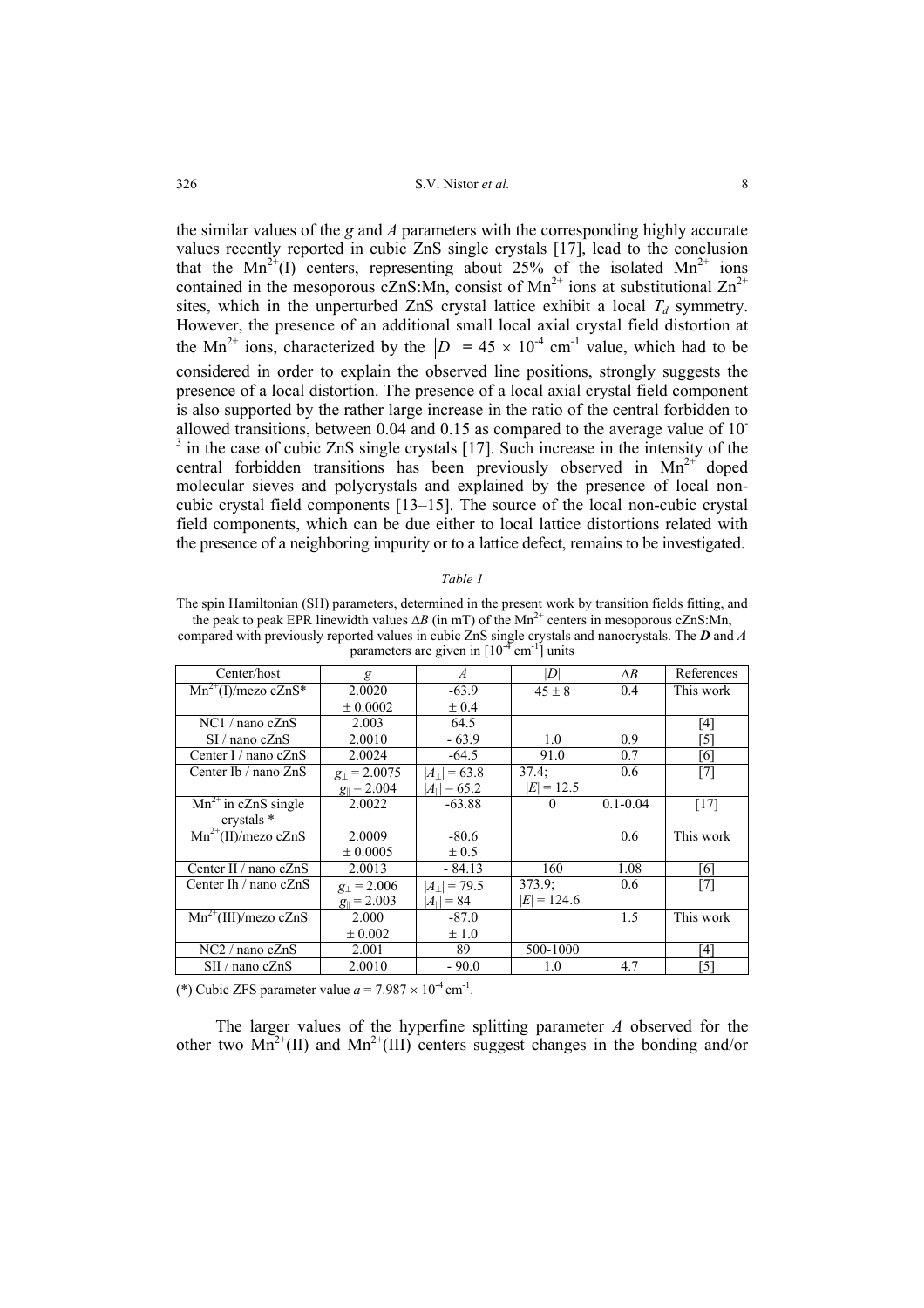coordination at the  $Mn^{2+}$  ion. One expects the  $Mn^{2+}$  ion in both centers to be subjected to a larger non cubic crystal field than in the case of the  $Mn^{2+}(I)$  center, which could also explain, at least partially, their increased spectral linewidths. Unfortunately, due to the difficulty in observing the corresponding forbidden transition doublets, the determination of the ZFS parameter could not be done as in the case of the  $Mn^{2+}(I)$  centers by line position fitting procedures with the available X-band EPR data. Such determination requires additional data from multifrequency EPR measurements and line shape analysis with sophisticated computer programs, which are underway.

Additional information concerning the structure of the  $Mn^{2+}(II)$  and  $Mn^{2+}(III)$ centers has been obtained from the analysis of pulse annealing experiments. In such experiments, the EPR sample tube containing the mesoporous cZnS:Mn powder has been annealed in air for 15 minutes, in steps of 25 degrees, from  $+50^{\circ}$ C up to  $+200^{\circ}$ C, and after each temperature step the EPR spectrum was recorded at RT. One should mention that the variation in the amplitude of the EPR lines from the different  $Mn^{2+}$  centers, for constant linewidth, is proportional to changes in their concentration. We have observed for  $T_{\text{ann}} > 125 \text{ °C}$  an increase in the concentration of the  $Mn^{2+}(II)$  centers, accompanied by a corresponding decrease in the concentration of the  $Mn^{2+}(III)$  centers. Meanwhile, no significant changes in the concentration of the  $Mn^{2+}(I)$  centers have been noticed, as expected for impurity ions localized inside the cZnS:Mn nanocrystallites. Fig. 3b presents the EPR spectrum measured after pulse annealing the sample up to  $\overline{T}_{\text{ann}} = +200 \degree C$ , which shows the almost complete decay of the  $Mn^{2+}(III)$  centers accompanied by a proportional increase in the concentration of the  $Mn^{2+}(II)$  centers. Based on these results one can assume with high certainty that in the  $Mn^{2+}(II)$  and  $Mn^{2+}(III)$ centers the  $Mn^{2+}$  ions are localized in the outer layer / at the surface of the cZnS:Mn nanocrystallites. Moreover, the pulse annealing experiments show that the  $Mn^{2+}$  ion of the  $Mn^{2+}(III)$  center is very likely bound to an adsorbed water molecule, which is lost by heating, resulting in the  $Mn^{2+}(II)$  center.

#### **4. CONCLUSIONS**

Mesoporous cZnS:Mn self-assembled from nanocrystals of cubic ZnS:Mn of 2 nm average size, as determined from XRD and TEM measurements, has been prepared by a surfactant-assisted liquid-liquid reaction. The expected ordering effect of self-assembling explains the tighter size distribution of the cZnS:Mn nanocrystals (Fig. 2c) compared with available data on cZnS nanopowders [6, 7]. Examination of the Table 1 reveals that in the case of the three  $Mn^{2+}$  ions with different localizations in the investigated mesoporous cZnS:Mn the EPR linewidth values are smaller compared to similar  $Mn^{2+}$  centers reported in the literature. The better resolved EPR spectrum, with narrower component lines, did allow us to determine the SH parameters *g* and *A* for the three  $\text{Mn}^{2+}(I)$ ,  $\text{Mn}^{2+}(II)$  and  $\text{Mn}^{2+}(III)$ paramagnetic centers by fitting the 6 central line positions with the computed